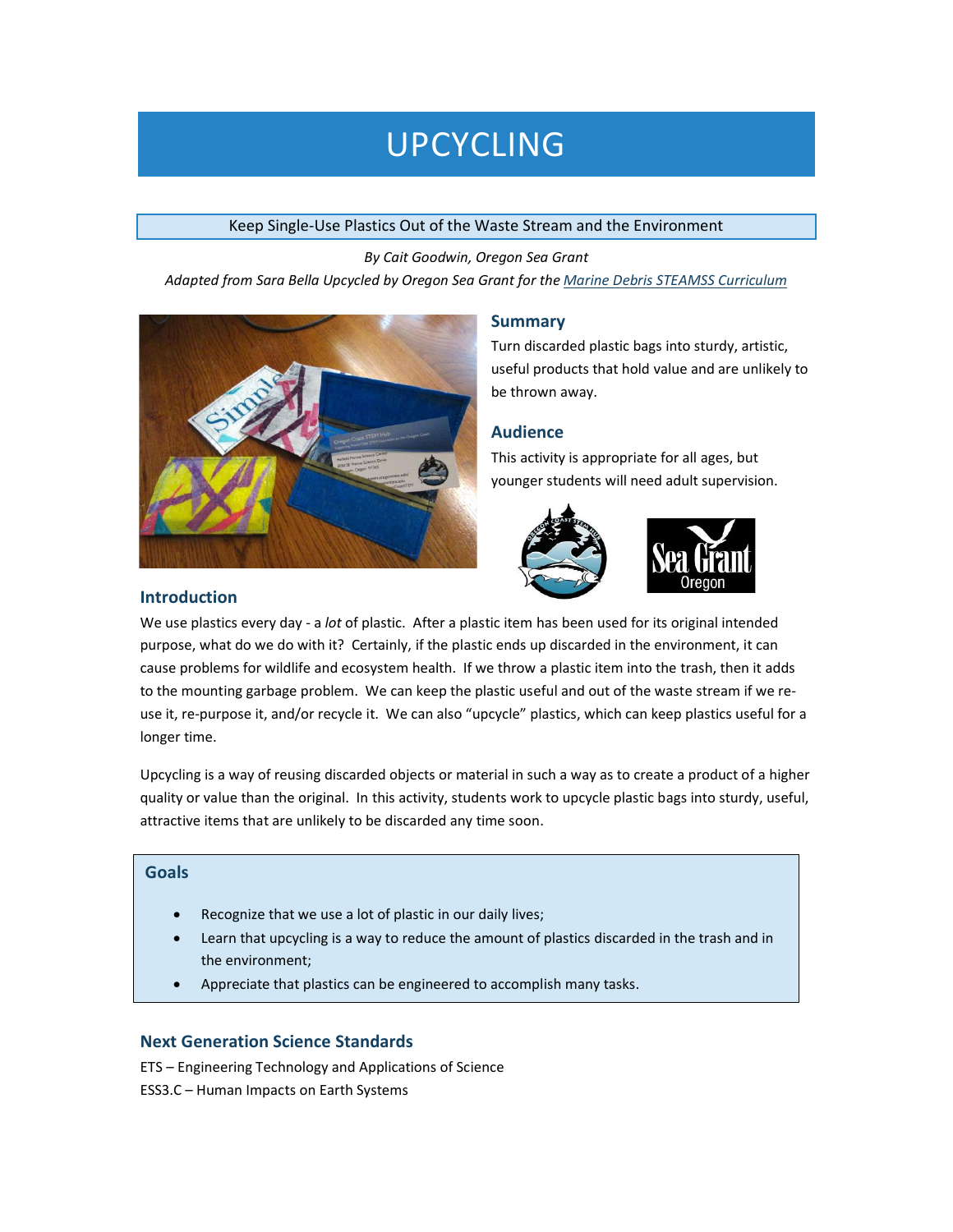# **Specific Objectives**

Students will:

- 1. Melt flimsy plastics together to make sturdier plastic material
- 2. Design and engineer a product made from the stronger plastic material
- 3. Gain awareness of amounts and types of plastics they encounter in their daily lives
- 4. Brainstorm ways to reduce, reuse, repurpose, recycle and upcycle plastics

## **Materials**

For this project, collect a variety of discarded clean plastic bags and other thin plastic materials, including:

- Plastic bags that once contained the daily newspaper, bread, bagels, tortillas, produce, frozen vegetables, etc.
- Clear plastic film
- Plastics with colors and pictures on them, such as from pet food bags, the bag that came from the dentist, frozen vegetable bags, mall shopping bags, etc. (Once you start looking, you will find colors everywhere)
- Discarded bubble wrap, plastic air pillows

#### Plastics to AVOID:

- Most single use grocery store and produce bags (they are too thin)
- Materials that are dirty, greasy, or smelly
- Plastics that still have another useful purpose and do not need to be discarded yet

#### **Materials List**

- Pre-made sheets of sturdy base plastic material (optional)
- Roll of parchment paper
- Scissors
- Iron (thrift store quality)
- Ironing board or towel
- Sewing machine (if desired)
- Accessory materials such as dowels, straps, etc.
- Glue gun (optional)

## **Work area**

Plan the activity in a well-ventilated large room. Because of the use of irons, this activity is ideal for family groups, older students or younger students who have several adult helpers that can be in charge of irons and sewing machines.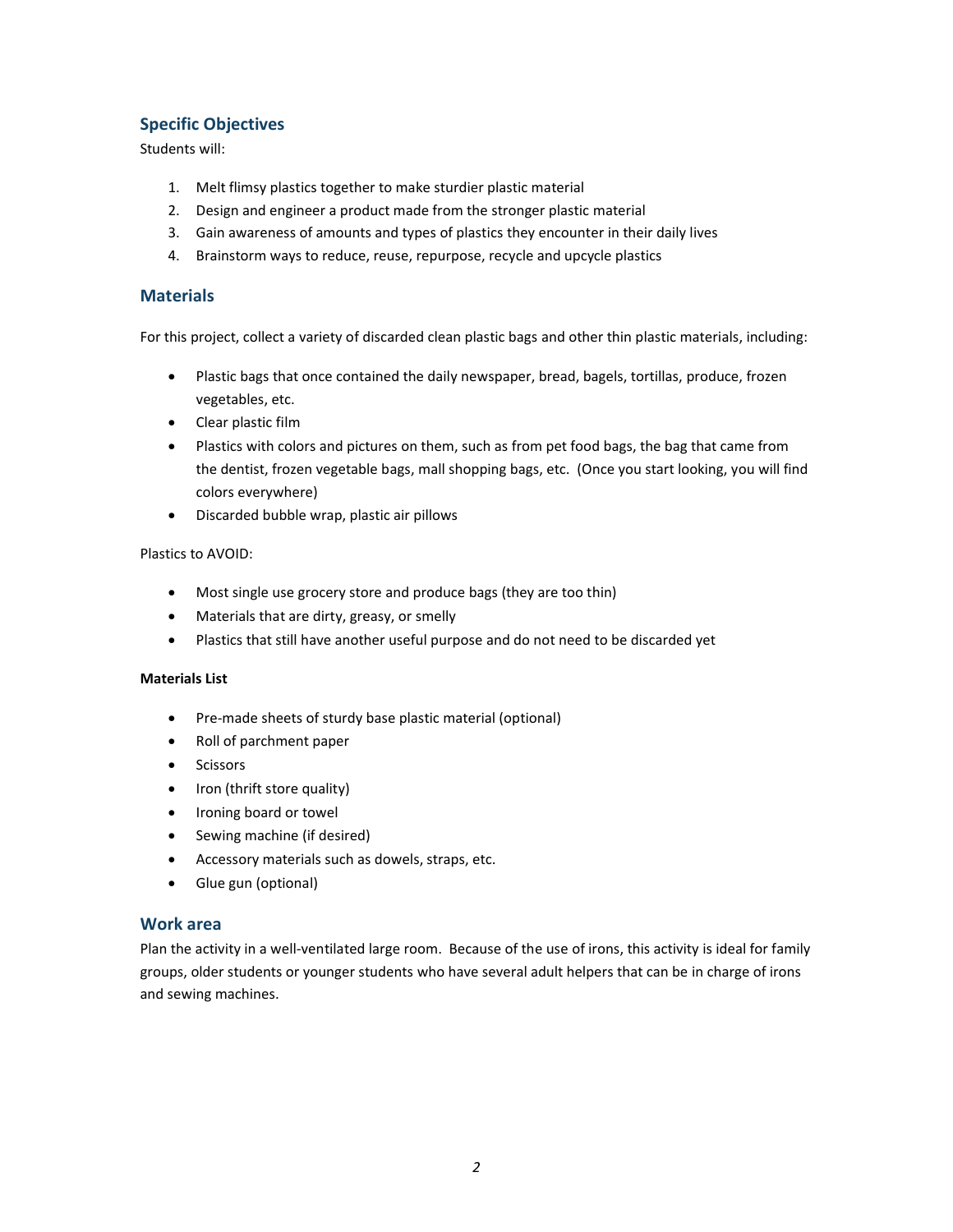Set up ironing and sewing stations around the room and assign an adult to staff each station at all times. Depending on the age of the students, the adult may do the actual ironing, or may supervise the student as s/he irons.

## **Background and Related Material**

See the **[Marine Debris STEAMSS Curriculum](https://oregoncoaststem.oregonstate.edu/marine-debris-steamss/)** for information about plastic pollution composition and abundance, sources and transports, impacts and solutions:

https://oregoncoaststem.oregonstate.edu/marine-debris-steamss/

### **Lesson Procedure**

Talk with the students about the types of plastics they use in their daily lives, and what they do with the plastics when they are done with them. Focus on plastic bags, or even a particular type of plastic bag such as a bread bag. Does your family rinse out the bag and use it again to hold food? Is it used to collect and discard pet waste? Is there a place to keep the bag in your house in case you need it in the future? Is it thrown into the recycling bin? Is it thrown in the trash?

**Demonstrate** how to make flimsy plastic bags into strong plastic material:

- 1. Place a large piece of parchment paper on the ironing board.
- 2. Obtain three newspaper bags (or similar) and layer them on top of each other on the parchment paper. This gives you 6 layers of thin plastic.
- 3. Cover the bags with another large sheet of parchment paper. Now all the plastic is between parchment paper. The iron will only touch the parchment paper, not the plastic directly.
- 4. Apply a constantly-moving medium-hot iron to the top of the parchment paper to melt the plastic together. The plastic may shrink somewhat. If the plastic does not melt, increase the heat setting on the iron.

The result is a sturdy piece of plastic in the size of one of the original bags. This is the base plastic panel that the students can use to make their projects. Panels can be ironed together to make larger panels, or cut down to smaller sizes.

**Demonstrate** how to decorate the sturdy panels:

- 1. Obtain a sturdy panel and bring it to the workspace.
- 2. Cut out colorful pieces of plastic material and arrange them on top of the base panel as desired.
- 3. Cover the entire panel with a piece of clear plastic. This step is not always necessary, but this extra layer of clear plastic serves three functions: a) it keeps the little pieces of plastic in place as you move your materials from your work space to the ironing board, b) some colorful plastics are actually painted and smear when heated, and the extra plastic helps minimize that smearing, and c) the extra layer of plastic adds strength to the material.
- 4. Bring the project to an ironing board and place it on top of a piece of large parchment paper.
- 5. Cover the project with another piece of large parchment paper. Now all the plastic is between parchment paper. The iron will only touch the parchment paper, not the plastic directly.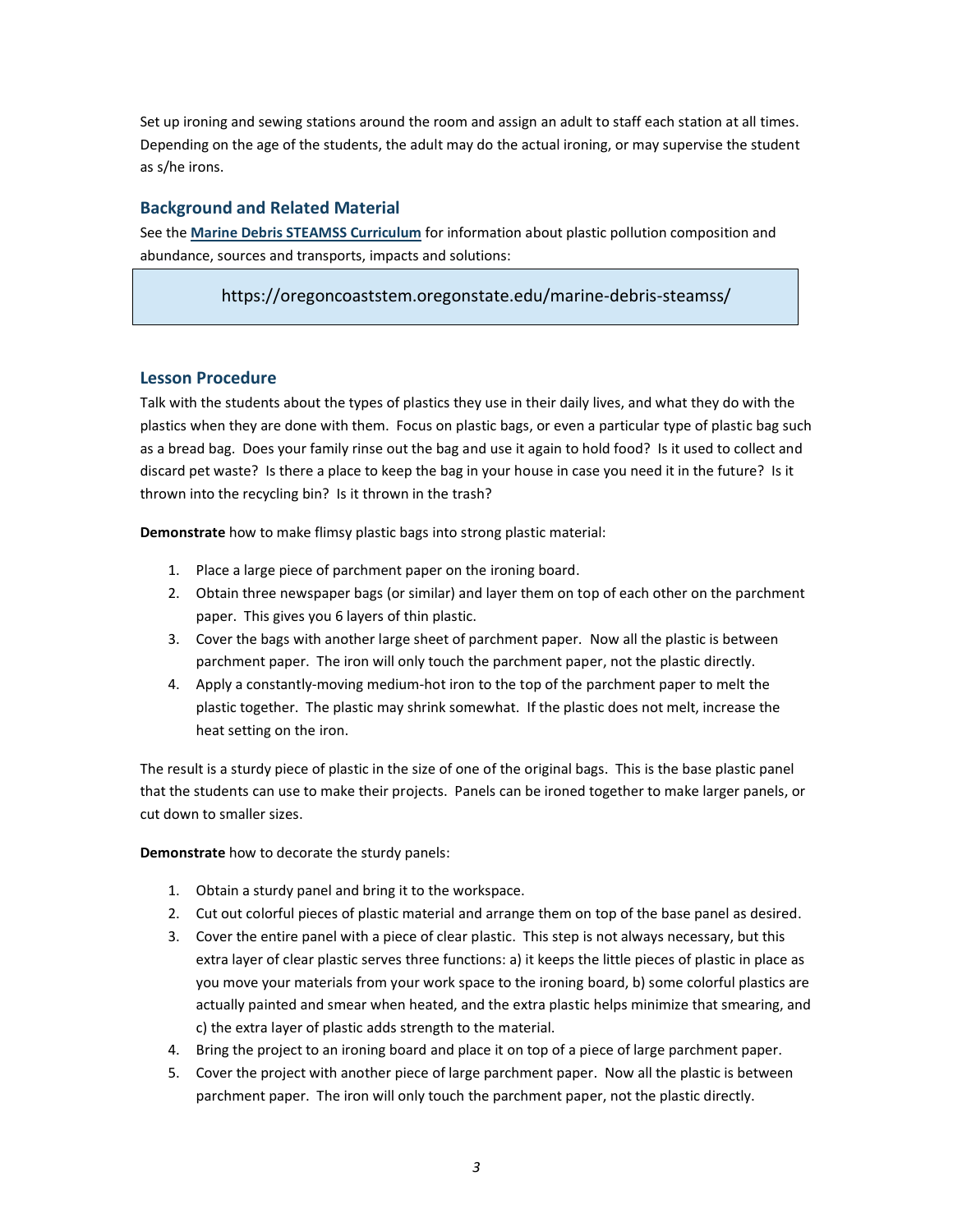- 5. Apply a constantly-moving medium-hot iron to the top of the parchment paper to melt the plastic together. The plastic may shrink somewhat.
- 6. Repeat as necessary if you want to add more decoration. You may not need more clear plastic (step #3) if you are only adding a few new details.
- 7. To keep the project flat, place the warm project from the ironing board between two flat boards to cool.

Once the material has been decorated, it is ready to be engineered into an upcycled product. Depending on the age of the students, the time available, and the number of sewing machines, projects can vary from very simple to very complicated.

## **Very Simple Projects**

- Placemats, coasters or other waterproof flat piece. Decorate a panel and cut out the desired shape with scissors.
- Each student decorates a panel and makes a "flag" which can be quickly sewn or gluegunned by an adult onto a dowel, or an entire class set of flags can be sewn and strung on a line (in the style of Tibetan prayer flags).

**Intermediate Projects**(which are still simple if an adult is the person actually doing the sewing for the student)

- Small bag Fold a panel in half and sew the edges to make a pouch. Provide straps that can be cut to length and sewn on each edge, or have the students make a strap out of strips of sturdy base material.
- Card or coupon holder See photos for construction ideas.







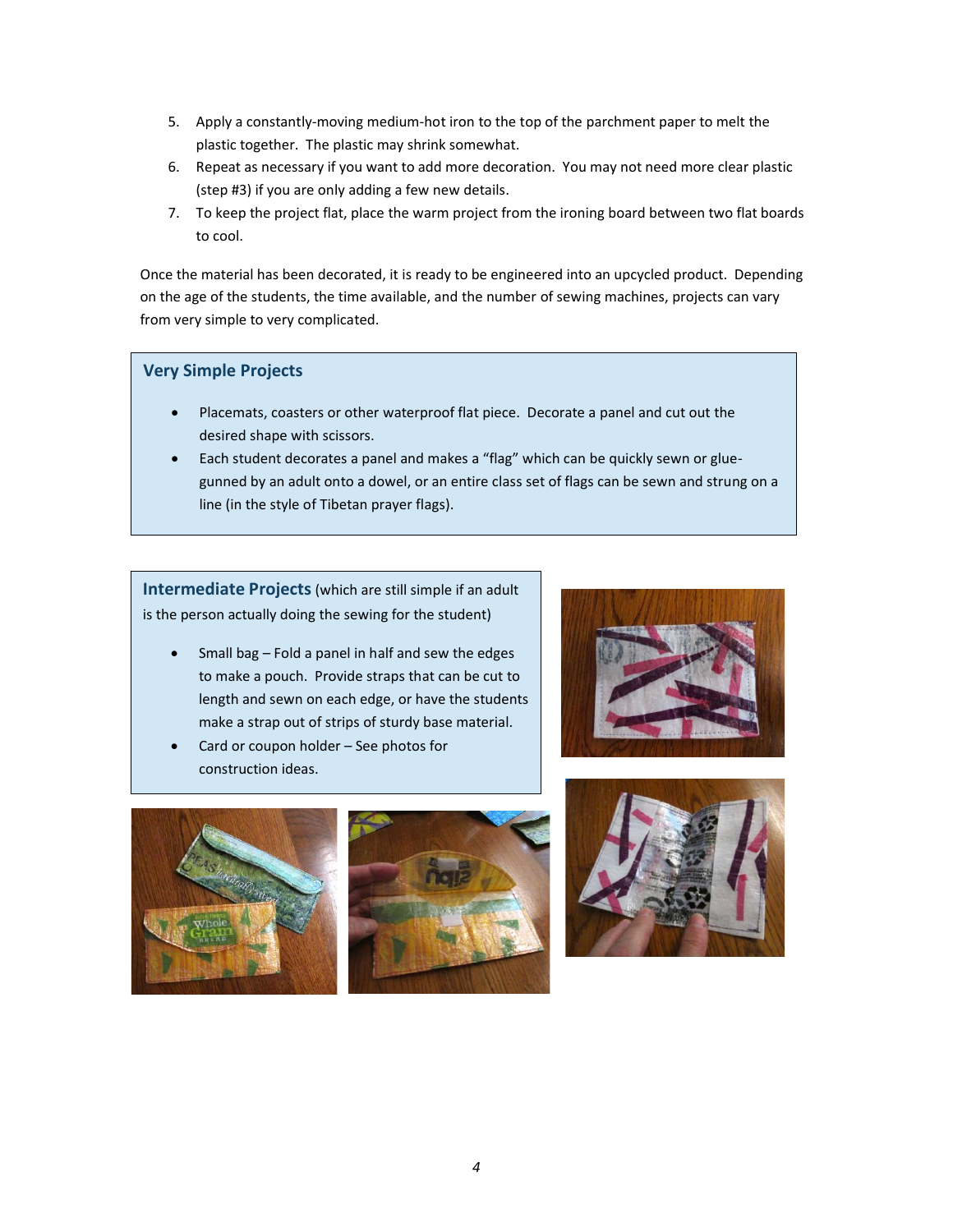### **More Complicated Projects**

- Hanging art Cut out two large pieces of plastic in the shape of a fish or other design, sew the edges together and stuff (with plastic) to give three dimensions. Hang from the ceiling. If you use clear plastic to make the object, you will be able to see the stuffing inside. Students may contribute decorated panels to make one large piece of art.
- Shopping bag Examine a reusable shopping bag to see how it is engineered and then create your own version. This can take a long time, especially if the student is not familiar with using a sewing machine.



If time allows, challenge students to engineer their own useful product!

**NOTE: Remember, the goal of this project should be to create a product that will NOT be thrown away very soon.**

#### **Hands-on Activity**

Once the demonstrations are complete, share the rules with the group (for example, only adults may be authorized to use the irons), describe what you would like them to accomplish in the time remaining (structured or not) and then let the creativity begin. Tables will soon be messy with plastics being sorted, analyzed and cut into shape. Students begin to look at and value discarded plastics in a new way when they are searching for a particular color, size, or thickness.

Students may discover that different plastic materials have different qualities, and that not all plastics melt in the way they might expect. Some plastics shrink funny and distorted or get rough and bubbly. Experimentation is the best way to find materials that work best.